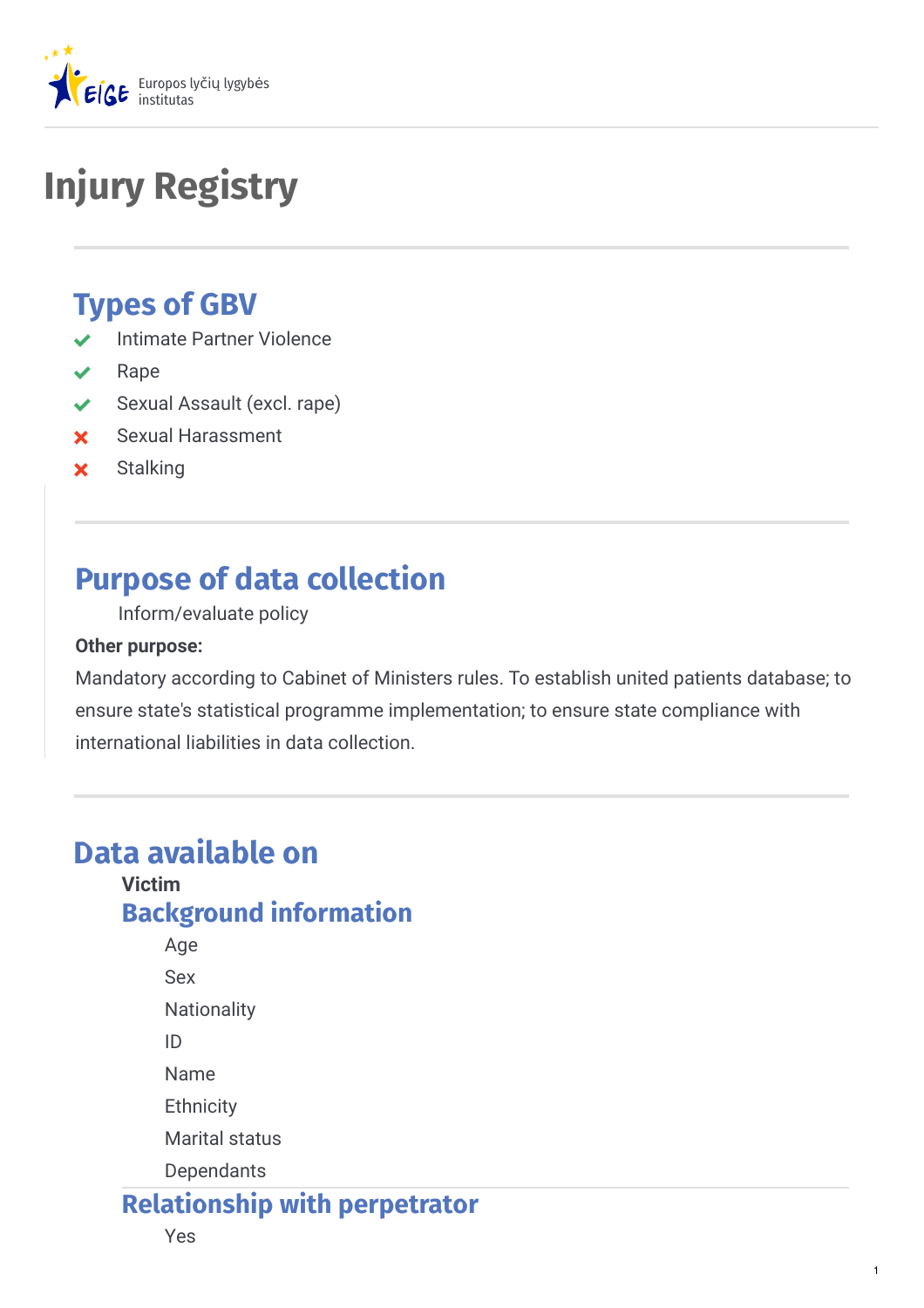**Type of relationship:** Relationship between victim and offender; reasons for attack;

description of injury (situations, reasons)

### **Repeatedly suffering from GBV**

No

\* There is Injury Incident Record template provided as a part of Cabinet of Ministers regulation <http://www.likumi.lv/doc.php?id=181288>

#### **Perpetrator**

### **Background information**

Age Sex **Nationality** ID Name **Ethnicity** Marital status **Dependants** 

### **Relationship with victim**

Yes

**Additional information:** This means that it is recorded whether there exists a previous relationship between victim and offender (e.g. family, intimate partner) or not

(stranger).

### **Re-offending**

No

**Witness**

### **Background information**

Age

Sex

**Nationality** 

ID

Name

**Ethnicity** 

Marital status

**Dependants** 

### **Relationship with victim/perpetrator**

```
Yes
```
### **Incident description by witness**

Yes

### **Children witnessing IPV incident**

No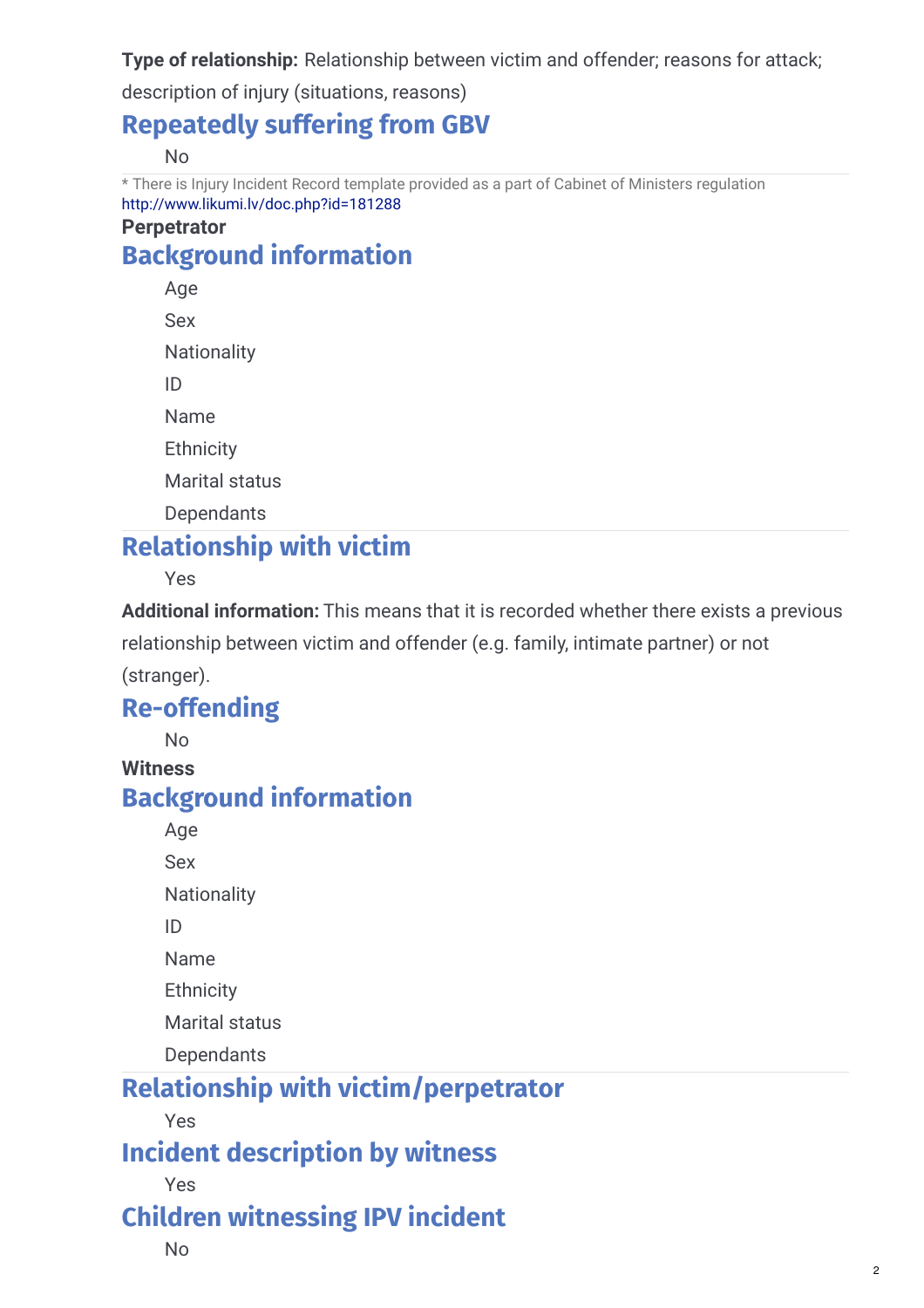### **Incident Code system used**

**Health** 

\* SSK 10 Classification

# **Description of incident**

Date/time

Harm/injuries

Location

Type of violence

**Other:** Date and time of injury, geographic location, type of injury, intent of offender,

description of incident.

### **Protection order**

No information available

### **Civil justice data**

No information available

#### **Incident respond resources**

**X** No information collected on Incident respond resources

#### **Prosecution process**

This administrative data source does not collect information on Prosecution process  $\mathbf x$ 

#### **Outcomes**

#### **Perpetrator**

**N. of cases resulting in arrest**

No

#### **Charged with more than one offense**

No

#### **Victim**

**Death as result of incident**

Yes

### **Characteristics Storage System**

- $\vee$  In paper form
- Electronically (single files)
- Electronically (database)

### **Frequency of updating**

Ongoing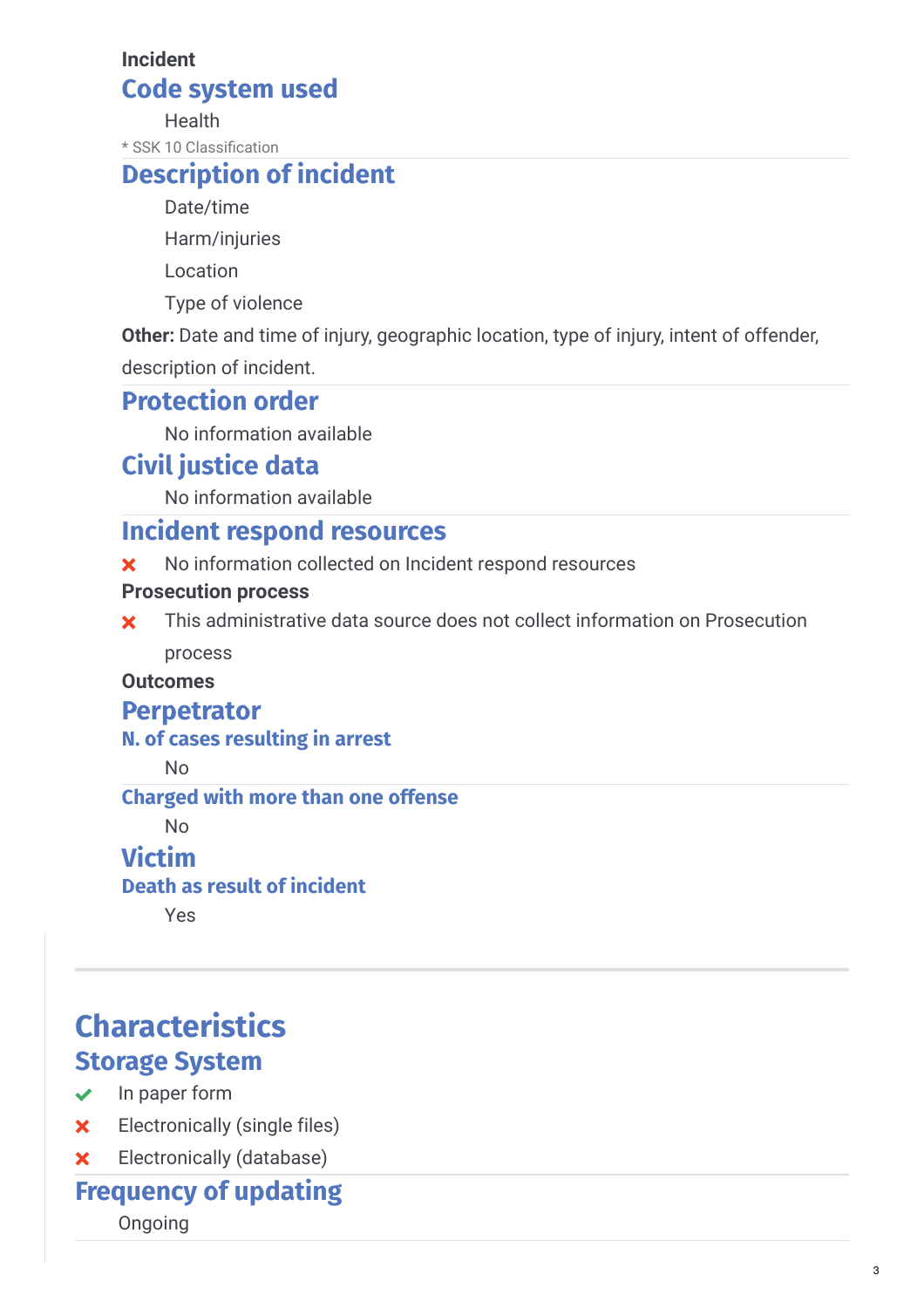### **Quality assurance process**

Data collection and coding done according EU Injury Database IDB guidelines and data

quality requirements. Personally identifiable information is encrypted

### **Comparability**

**x** No information available

### **Timeliness**

No information available

### **Current developments**

**x** No information available

### **Relation with third parties**

**Reported to third parties**

Yes

**Name of organisation:**

Ministry of Welfare

#### **Used by third parties:**

Yes (all of it)

#### **Reporter**

- $x$  Victim
- **x** Witness
- Offender

#### **Other:** General Practitioners, hospitals

\* There is a lot of incidents when relationship between victim and offender is not reflected in the records (e.g. 577 cases in year 2011, 781 cases in 2010). It might be related to hidden violence incidents when victim does not want to release facts and number of domestic violence are higher (http://polsis.mk.gov.lv/LoadAtt/file39853.doc) but there is no information how the centre is planning to address this observation.

# **Website**

#### Link to [website](http://sabves.spkc.gov.lv/Lists/DatuAvoti/DispForm.aspx?ID=342)  $\Box$

## **Metadata**

**ORGANISATION:** The Centre for Disease Prevention and Control